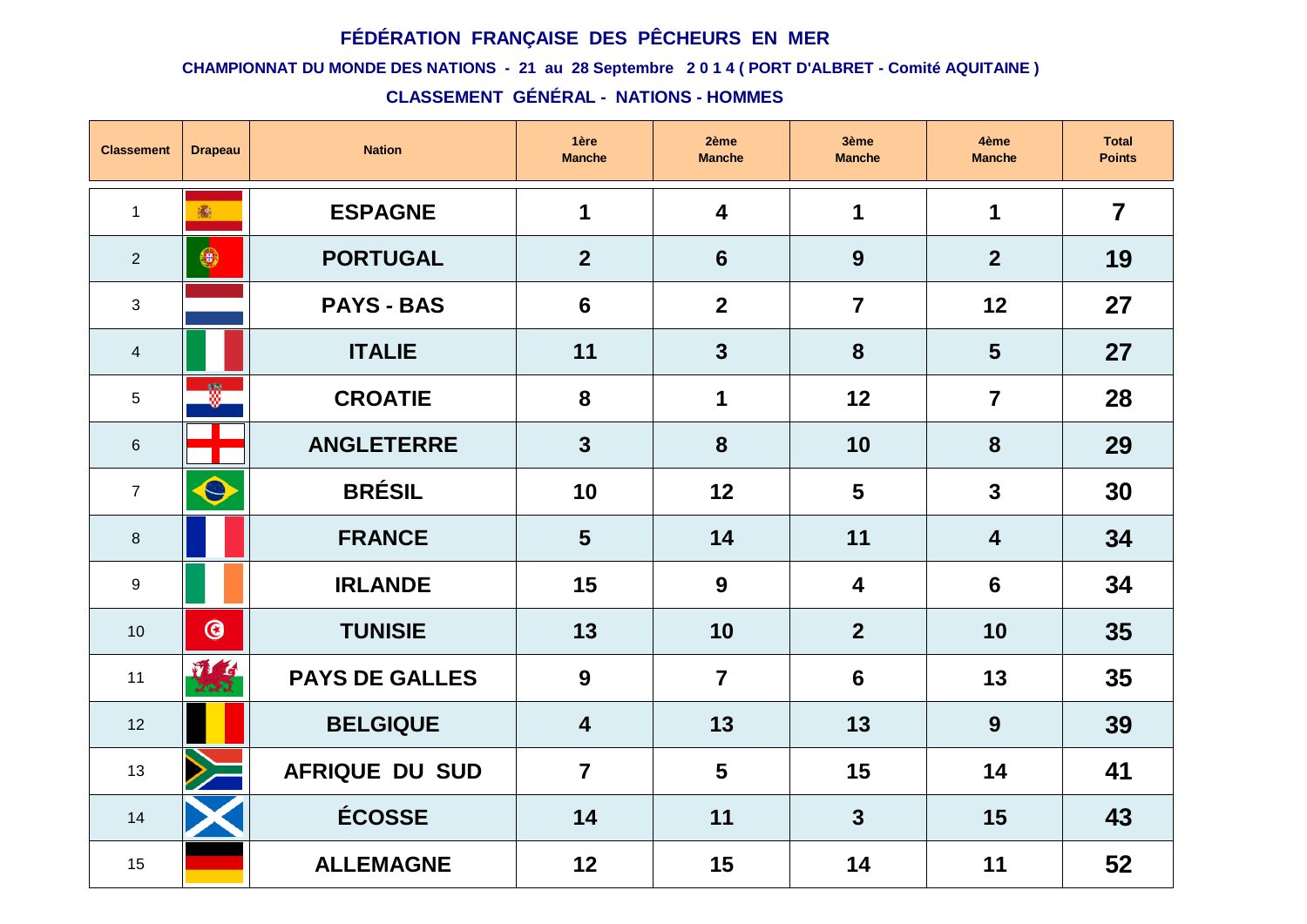#### **CHAMPIONNAT DU MONDE DES NATIONS - 21 au 28 Septembre 2 0 1 4 ( PORT D'ALBRET - Comité AQUITAINE )**

| Class.               | $\mathsf{N}^\circ$<br><b>Pêcheur</b> |           | <b>NOMS - PRÉNOMS</b>    |                 | <b>NATION</b>     | <b>Class</b><br>1M | <b>Class</b><br>2M | <b>Class</b><br>3M | <b>Class</b><br><b>4M</b> | <b>Total</b> |
|----------------------|--------------------------------------|-----------|--------------------------|-----------------|-------------------|--------------------|--------------------|--------------------|---------------------------|--------------|
| $\blacktriangleleft$ | 72                                   | $\bullet$ | 72 - CORDEIRO            | <b>OÃO</b>      | <b>PORTUGAL</b>   | 12                 | 5                  | 24                 | 3                         | 44           |
| 2                    | 46                                   | 廊         | 46 - CANOVAS MIRAS       | <b>JUAN</b>     | <b>ESPAGNE</b>    | 17                 | 31                 | $\overline{7}$     | 8                         | 63           |
| 3                    | 50                                   | 6.        | 50 - CUESTA BARRANQUERO  | <b>CARLOS</b>   | <b>ESPAGNE</b>    | 16                 | 28                 | 22                 | $\mathbf{1}$              | 67           |
| 4                    | 14                                   | 8         | 14 - BILIĊ               | <b>ALEN</b>     | <b>CROATIE</b>    | 11                 | $\overline{4}$     | 38                 | 14                        | 67           |
| 5                    | 49                                   | 6         | 49 - ANGEL ROBLES ANDREU | <b>MIGUEL</b>   | <b>ESPAGNE</b>    | 10                 | 66,5               | $\overline{2}$     | $\overline{2}$            | 80,5         |
| 6                    | $\mathbf{1}$                         | - 11<br>┱ | $01 - PAGE$              | <b>SAUL</b>     | <b>ANGLETERRE</b> | 5                  | 45                 | 11                 | 26                        | 87           |
| $\overline{7}$       | 18                                   |           | 18 - FLIPSE              | <b>MARIEN</b>   | PAYS - BAS        | 30                 | $\mathbf{1}$       | $\mathbf{1}$       | 59                        | 91           |
| 8                    | 70                                   | $\bullet$ | 70 - AFONSO              | <b>JOSÉ</b>     | <b>PORTUGAL</b>   | $\mathbf{1}$       | 19                 | 50                 | 25                        | 95           |
| 9                    | 35                                   | $\bullet$ | 35 - BRITO               | <b>JULIO</b>    | <b>BRÉSIL</b>     | 51                 | 22                 | 4                  | 19                        | 96           |
| 10 <sup>1</sup>      | 71                                   | $\bullet$ | 71 - CURADO              | <b>JOAQUIM</b>  | <b>PORTUGAL</b>   | 32                 | 46                 | 13                 | 5                         | 96           |
| 11                   | 85                                   |           | 85 - FRANCONE            | <b>GIUSEPPE</b> | <b>ITALIE</b>     | 3                  | 18                 | 51                 | 27                        | 99           |
| 12 <sup>°</sup>      | 65                                   |           | 65 - LEPENNEC            | <b>XAVIER</b>   | <b>FRANCE</b>     | $6\phantom{1}$     | 24                 | 67,5               | 12                        | 109,5        |
| 13                   | $\overline{7}$                       | >         | 07 - WAREHAM             | <b>BARRY</b>    | AFRIQUE DU SUD    | 14                 | 33                 | 27                 | 37                        | 111          |
| 14                   | 58                                   |           | 58 - MULCAHY             | <b>ALAN</b>     | <b>IRLANDE</b>    | 71,5               | 2                  | 9                  | 30                        | 112,5        |
| 15                   | 83                                   |           | 83 - MALVAGNA            | <b>FILIPPO</b>  | <b>ITALIE</b>     | 39                 | 10                 | 3                  | 61                        | 113          |
| 16                   | 12                                   | -8        | 12 - JUKIĊ               | <b>NINO</b>     | <b>CROATIE</b>    | 45                 | 3                  | 14                 | 55                        | 117          |
| 17                   | 84                                   |           | 84 - SECCHIAROLI         | LORENZO         | <b>ITALIE</b>     | 53                 | 14                 | 46                 | 4                         | 117          |
| 18                   | 32                                   | 源         | 32 - ARCH                | <b>JOE</b>      | PAYS DE GALLES    | 63                 | 12                 | 28                 | 17                        | 120          |
| 19                   | 20                                   |           | 20 - VAN NOORD           | <b>RUUD</b>     | PAYS - BAS        | 15                 | 8                  | 46                 | 53                        | 122          |
| 20                   | 22                                   |           | 22 - WESTDORP            | <b>KEES</b>     | PAYS - BAS        | 50                 | 11                 | 52                 | 11                        | 124          |
| 21                   | 30                                   | 财         | 30 - RUSSELL             | <b>SHANE</b>    | PAYS DE GALLES    | 25                 | 13                 | 18                 | 68                        | 124          |
| 22                   | 76                                   | $\bullet$ | 76 - AMMAR               | <b>MOHAMED</b>  | <b>TUNISIE</b>    | 29                 | 23                 | 23                 | 49                        | 124          |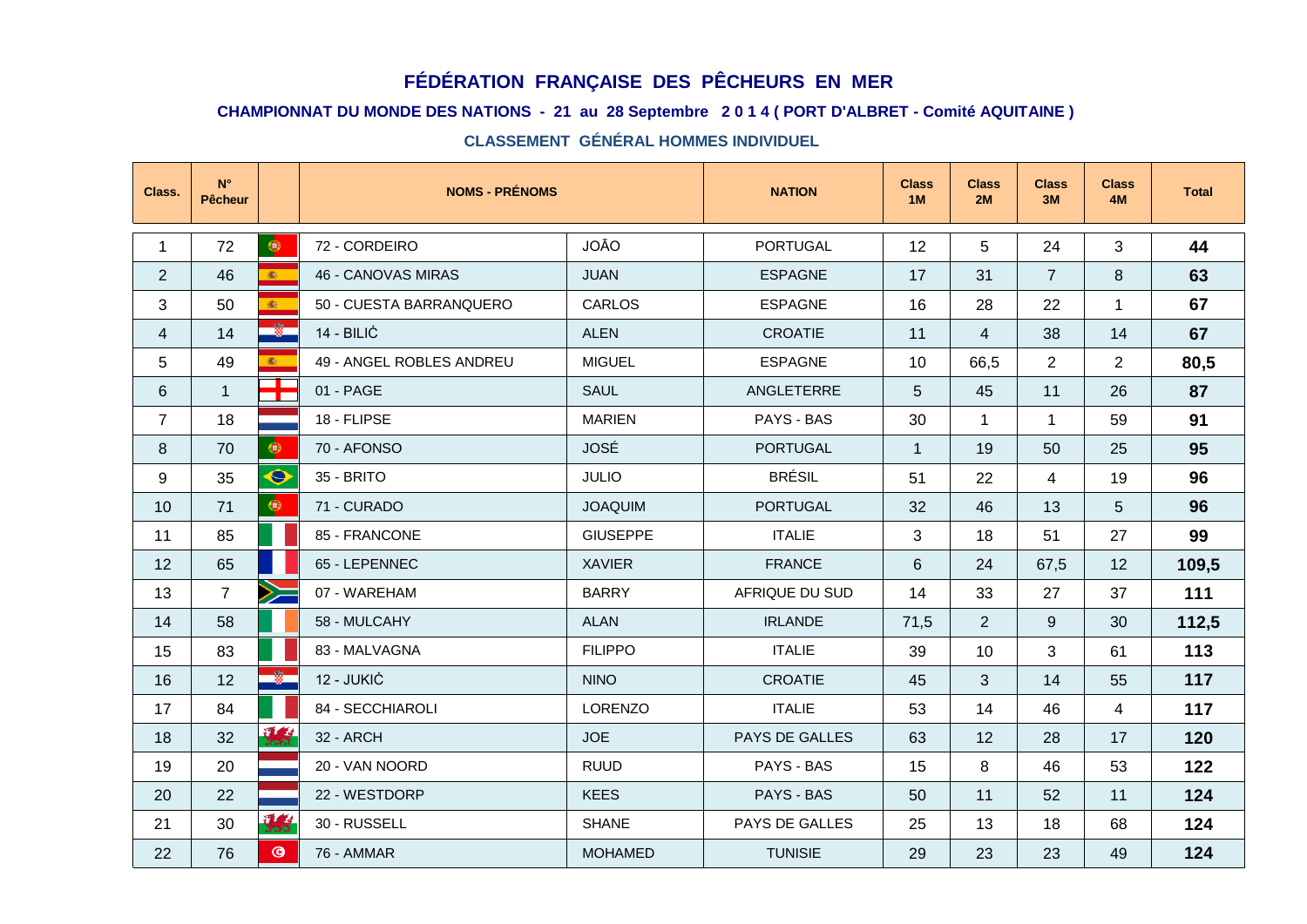#### **CHAMPIONNAT DU MONDE DES NATIONS - 21 au 28 Septembre 2 0 1 4 ( PORT D'ALBRET - Comité AQUITAINE )**

| Class. | $\mathsf{N}^\circ$<br><b>Pêcheur</b> |                | <b>NOMS - PRÉNOMS</b> |                | <b>NATION</b>   | <b>Class</b><br>1M | <b>Class</b><br>2M | <b>Class</b><br>3M | <b>Class</b><br><b>4M</b> | <b>Total</b> |
|--------|--------------------------------------|----------------|-----------------------|----------------|-----------------|--------------------|--------------------|--------------------|---------------------------|--------------|
| 23     | $\overline{2}$                       |                | 02 - YATES            | <b>RICHARD</b> | ANGLETERRE      | 46                 | 25                 | 12                 | 43                        | 126          |
| 24     | 43                                   |                | 43 - VANNECKE         | <b>HANS</b>    | <b>BELGIQUE</b> | 21                 | 39                 | 35                 | 32                        | 127          |
| 25     | 47                                   | 编。             | 47 - RIAMBAU NAVARRO  | <b>JAIME</b>   | <b>ESPAGNE</b>  | 20                 | 17                 | 30                 | 61                        | 128          |
| 26     | 48                                   | 瓣。             | 48 - ALCANTARA LUNA   | <b>DAVID</b>   | <b>ESPAGNE</b>  | 49                 | $\overline{7}$     | 33                 | 40                        | 129          |
| 27     | 60                                   |                | 60 - MULLANE          | <b>MICHAEL</b> | <b>IRLANDE</b>  | 40                 | 41                 | 25                 | 23                        | 129          |
| 28     | 39                                   | $\bullet$      | 39 - MOURA            | <b>PAULO</b>   | <b>BRÉSIL</b>   | 24                 | 66,5               | 5                  | 34                        | 129,5        |
| 29     | 66                                   |                | 66 - PERRET           | <b>ROBERT</b>  | <b>FRANCE</b>   | 9                  | 66,5               | 10                 | 46                        | 131,5        |
| 30     | 36                                   | $\bullet$      | 36 - HASEGAWA         | <b>JORGE</b>   | <b>BRÉSIL</b>   | 23                 | 66,5               | 38                 | 6                         | 133,5        |
| 31     | 67                                   |                | 67 - TROLET           | <b>SIMON</b>   | <b>FRANCE</b>   | 22                 | 50                 | 54                 | 9                         | 135          |
| 32     | 74                                   | $\bullet$      | 74 - DIOGO            | <b>SÉRGIO</b>  | <b>PORTUGAL</b> | 34                 | 39                 | 48                 | 18                        | 139          |
| 33     | 79                                   | $\circledcirc$ | 79 - LARBI            | <b>MOHAMED</b> | <b>TUNISIE</b>  | 59                 | 66,5               | 6                  | 10                        | 141,5        |
| 34     | 29                                   | 大学             | 29 - PRICE            | <b>ALAN</b>    | PAYS DE GALLES  | 48                 | 26                 | 29                 | 39                        | 142          |
| 35     | 38                                   | $\bullet$      | 38 - MACIEL           | <b>MARCIO</b>  | <b>BRÉSIL</b>   | 37                 | 35                 | 59                 | 16                        | 147          |
| 36     | 42                                   |                | 42 - VERBRUGGHE       | <b>DANNY</b>   | <b>BELGIQUE</b> | 18                 | 30                 | 54                 | 52                        | 154          |
| 37     | $\boldsymbol{9}$                     | $\geq$         | 09 - MARAIS           | <b>CHARL</b>   | AFRIQUE DU SUD  | 42                 | 16                 | 38                 | 59                        | 155          |
| 38     | 10                                   | $\gg$          | 10 - DOWIE            | <b>MARTIN</b>  | AFRIQUE DU SUD  | 13                 | 29                 | 67,5               | 51                        | 160,5        |
| 39     | 62                                   |                | 62 - HOWLIN           | <b>MARTIN</b>  | <b>IRLANDE</b>  | 56                 | 50                 | 17                 | 38                        | 161          |
| 40     | 54                                   | $\bm{\times}$  | 54 - BUCKLEY          | WILLIAM        | <b>ECOSSE</b>   | 28                 | 48                 | 15                 | 72                        | 163          |
| 41     | 78                                   | $\circledcirc$ | 78 - BEN AMOR         | <b>HASSEN</b>  | <b>TUNISIE</b>  | 55                 | 43                 | 8                  | 58                        | 164          |
| 42     | 17                                   | $\frac{1}{2}$  | 17 - PRIBANIC         | Marko          | <b>CROATIE</b>  | 27                 | 42                 | 67,5               | 28                        | 164,5        |
| 43     | 4                                    | ┳              | 04 - SMITH            | <b>GEORGE</b>  | ANGLETERRE      | 36                 | 27                 | 54                 | 48                        | 165          |
| 44     | 56                                   |                | 56 - BAXTER           | <b>SEAN</b>    | <b>ECOSSE</b>   | 59                 | 34                 | 31                 | 42                        | 166          |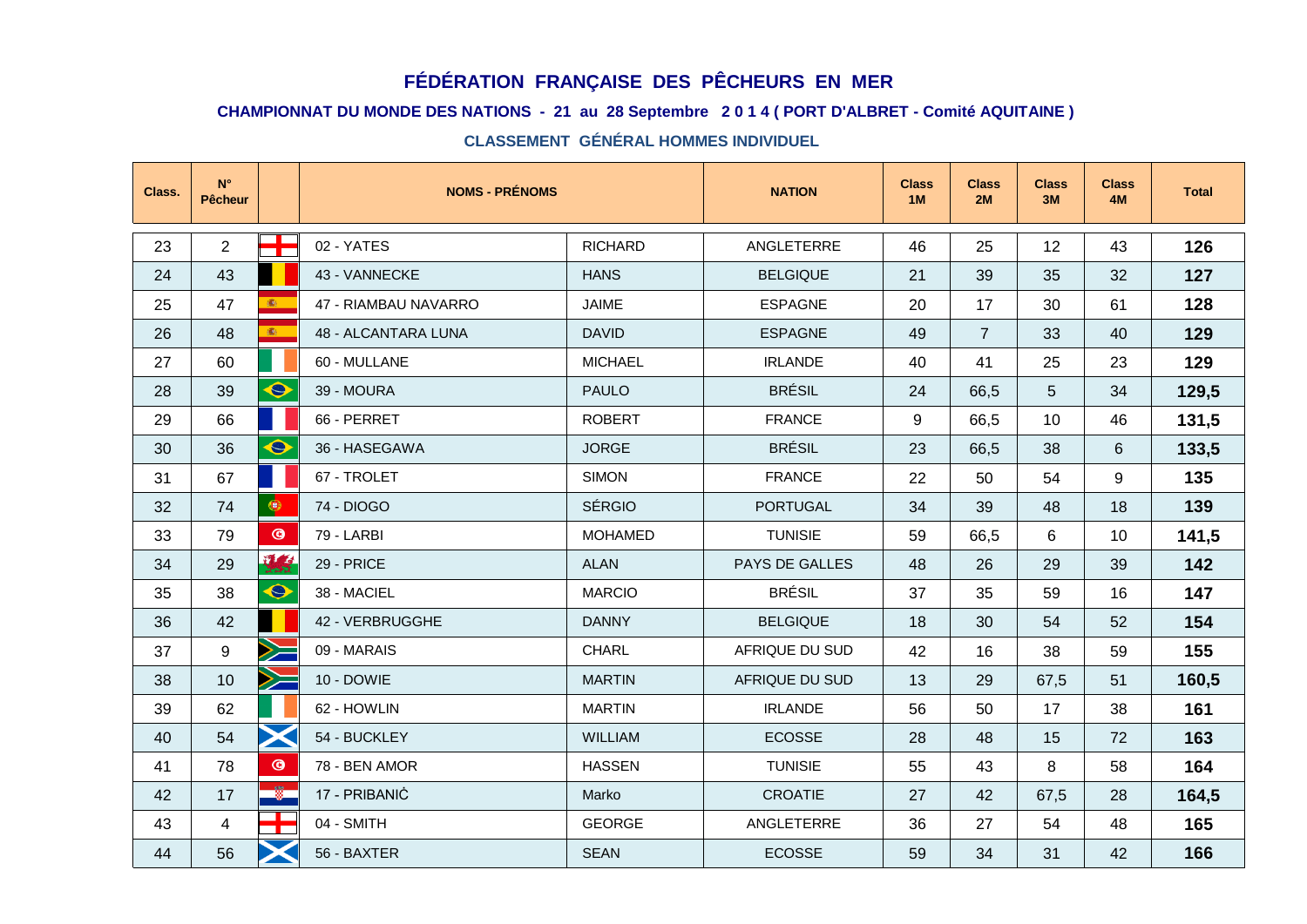#### **CHAMPIONNAT DU MONDE DES NATIONS - 21 au 28 Septembre 2 0 1 4 ( PORT D'ALBRET - Comité AQUITAINE )**

| Class. | $\mathsf{N}^\circ$<br><b>Pêcheur</b> |                | <b>NOMS - PRÉNOMS</b> |                   | <b>NATION</b>    | <b>Class</b><br>1M | <b>Class</b><br>2M | <b>Class</b><br>3M | <b>Class</b><br><b>4M</b> | <b>Total</b> |
|--------|--------------------------------------|----------------|-----------------------|-------------------|------------------|--------------------|--------------------|--------------------|---------------------------|--------------|
| 45     | 3                                    | T              | 03 - SAMSON           | <b>ASHLEY</b>     | ANGLETERRE       | 8                  | 20                 | 67,5               | 72                        | 167,5        |
| 46     | 64                                   |                | 64 - BARRIOLA         | <b>CHRISTOPHE</b> | <b>FRANCE</b>    | 51                 | 66,5               | 21                 | 29                        | 167,5        |
| 47     | 27                                   |                | 27 - PIOTTER          | <b>FRANK</b>      | ALLEMAGNE        | 43                 | 21                 | 67,5               | 36                        | 167,5        |
| 48     | 5                                    | т              | 05 - NEWLAND          | <b>DARREN</b>     | ANGLETERRE       | 31                 | 54                 | 67,5               | 21                        | 173,5        |
| 49     | 40                                   |                | 40 - MEYFROODT        | <b>KURT</b>       | <b>BELGIQUE</b>  | 40                 | 66,5               | 44                 | 23                        | 173,5        |
| 50     | 80                                   | $\circledcirc$ | 80 - KAMMOUN          | <b>MAHDI</b>      | <b>TUNISIE</b>   | 38                 | 66,5               | 34                 | 35                        | 173,5        |
| 51     | 16                                   | ÷.             | 16 - TOMA             | <b>PATRIK</b>     | CROATIE          | 35                 | 15                 | 54                 | 72                        | 176          |
| 52     | 87                                   |                | 87 - CURRELI          | Alessandro        | <b>ITALIE</b>    | 71,5               | 36                 | 26                 | 44                        | 177,5        |
| 53     | 61                                   |                | 61 - DALTON           | <b>RICHARD</b>    | <b>IRLANDE</b>   | 65                 | 55                 | 45                 | 13                        | 178          |
| 54     | 26                                   |                | 26 - JERSCH           | <b>BERND</b>      | <b>ALLEMAGNE</b> | 2                  | 66,5               | 38                 | 72                        | 178,5        |
| 55     | 11                                   | $\geq$         | 11 - BROWN            | <b>GREG</b>       | AFRIQUE DU SUD   | 71,5               | 9                  | 48                 | 50                        | 178,5        |
| 56     | 33                                   | 大学             | 33 - READ             | <b>CHRIS</b>      | PAYS DE GALLES   | 26                 | 66,5               | 38                 | 55                        | 185,5        |
| 57     | 55                                   | X              | 55 - MUIR             | <b>ISSAC</b>      | <b>ECOSSE</b>    | 66                 | 32                 | 16                 | 72                        | 186          |
| 58     | 31                                   | 张              | 31 - SMITH            | <b>IVOR</b>       | PAYS DE GALLES   | 33                 | 49                 | 32                 | 72                        | 186          |
| 59     | 41                                   |                | 41 - MEYFROODT        | ERIC              | <b>BELGIQUE</b>  | $\overline{4}$     | 56                 | 67,5               | 61                        | 188,5        |
| 60     | 73                                   | $\bullet$      | 73 - TEIXEIRA         | <b>ANTŎNIO</b>    | <b>PORTUGAL</b>  | 19                 | 37                 | 67,5               | 67                        | 190,5        |
| 61     | 19                                   |                | 19 - VAN HOUDT        | <b>JEROMY</b>     | PAYS - BAS       | $\overline{7}$     | 66,5               | 67,5               | 54                        | 195          |
| 62     | 15                                   | - 8            | 15 - PEJDO            | <b>DUBRAVKO</b>   | CROATIE          | 47                 | 66,5               | 52                 | 33                        | 198,5        |
| 63     | 8                                    | $\gg$          | 08 - SCHEEPERS        | <b>COLIN</b>      | AFRIQUE DU SUD   | 44                 | 47                 | 67,5               | 41                        | 199,5        |
| 64     | 52                                   | $\bm{\times}$  | 52 - GRAHAM           | <b>IAIN</b>       | <b>ECOSSE</b>    | 71,5               | 53                 | 54                 | 22                        | 200,5        |
| 65     | 21                                   |                | 21 - VAN DE POL       | <b>TOM</b>        | PAYS - BAS       | 71,5               | 56                 | 19                 | 55                        | 201,5        |
| 66     | 25                                   |                | 25 - SCHOKNECHT       | <b>JONAS</b>      | <b>ALLEMAGNE</b> | 59                 | 66,5               | 67,5               | 15                        | 208          |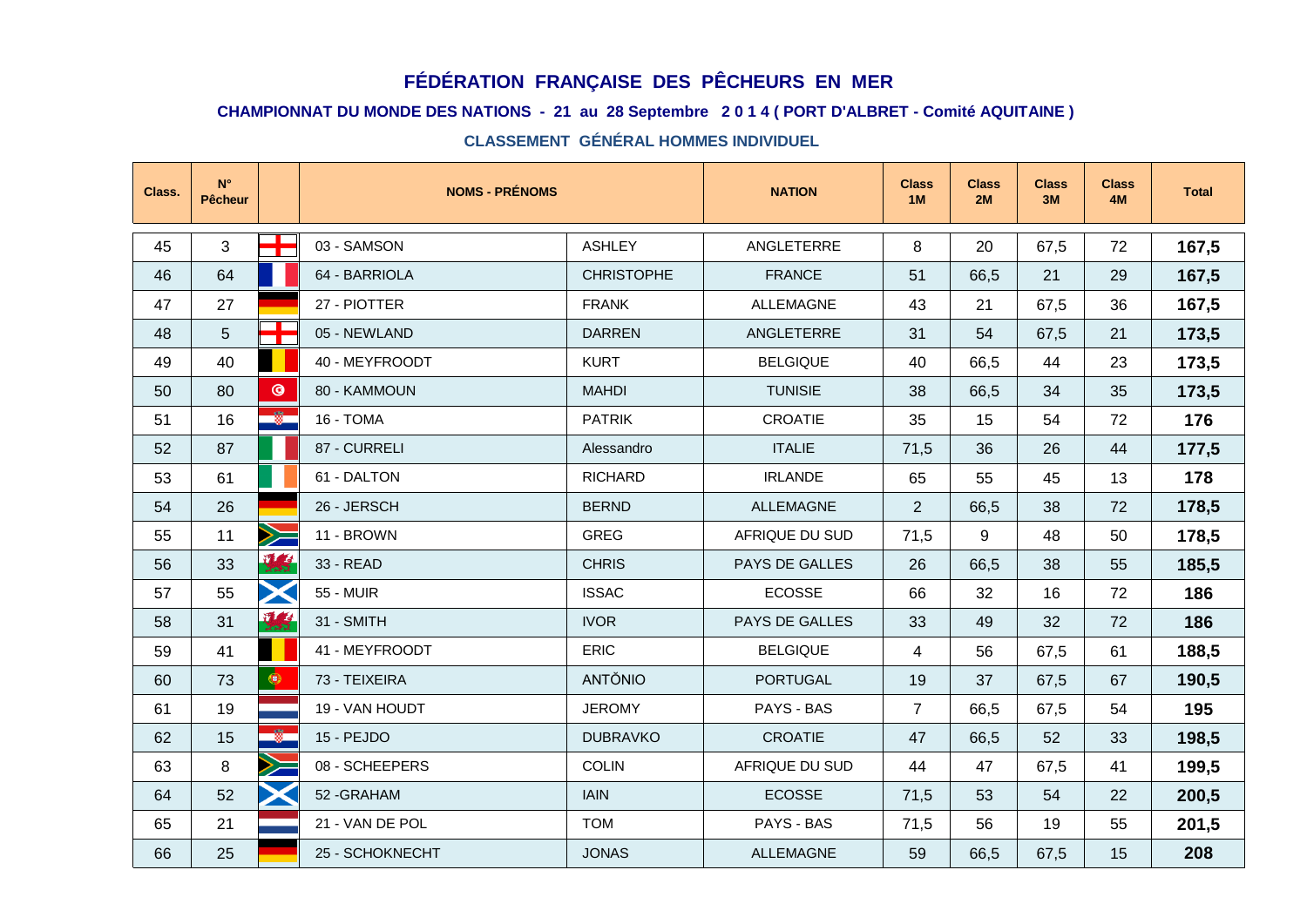#### **CHAMPIONNAT DU MONDE DES NATIONS - 21 au 28 Septembre 2 0 1 4 ( PORT D'ALBRET - Comité AQUITAINE )**

| Class. | $\mathsf{N}^\circ$<br>Pêcheur |                | <b>NOMS - PRÉNOMS</b> |                   | <b>NATION</b>    | <b>Class</b><br>1M | <b>Class</b><br>2M | <b>Class</b><br>3M | <b>Class</b><br><b>4M</b> | <b>Total</b> |
|--------|-------------------------------|----------------|-----------------------|-------------------|------------------|--------------------|--------------------|--------------------|---------------------------|--------------|
| 67     | 37                            | $\bullet$      | 37 - KOMOTO           | <b>MARCO</b>      | <b>BRÉSIL</b>    | 71,5               | 50                 | 67,5               | 20                        | 209          |
| 68     | 24                            |                | 24 - HEIMES           | <b>UWE</b>        | <b>ALLEMAGNE</b> | 59                 | 66,5               | 37                 | 47                        | 209,5        |
| 69     | 53                            | $\bm{\times}$  | 53 - LEWIS            | <b>KEVIN</b>      | <b>ECOSSE</b>    | 64                 | 66,5               | 20                 | 61                        | 211,5        |
| 70     | 77                            | $\circledcirc$ | 77 - ZARROUK          | <b>ZIED</b>       | <b>TUNISIE</b>   | 71,5               | 6                  | 67,5               | 72                        | 217          |
| 71     | 44                            |                | 44 - BEHEYT           | <b>ROLAND</b>     | <b>BELGIQUE</b>  | 71,5               | 66,5               | 43                 | 45                        | 226          |
| 72     | 23                            |                | 23 - KUNZ             | <b>ALOIS</b>      | <b>ALLEMAGNE</b> | 66                 | 66,5               | 36                 | 61                        | 229,5        |
| 73     | 59                            |                | 59 - COADY            | <b>PAUL</b>       | <b>IRLANDE</b>   | 57                 | 44                 | 67,5               | 66                        | 234,5        |
| N/A    | 68                            |                | 68 - VERNAY           | <b>WILLIAM</b>    | <b>FRANCE</b>    | 54                 | 66,5               | #N/A               | 31                        | #N/A         |
| N/A    | 13                            | -0             | 13 - MARKOC           | <b>IVAN</b>       | <b>CROATIE</b>   | #N/A               | #N/A               | #N/A               | #N/A                      | #N/A         |
| N/A    | 82                            |                | 82 - UCCI             | <b>EUGENIO</b>    | <b>ITALIE</b>    | 58                 | #N/A               | #N/A               | $\overline{7}$            | #N/A         |
| N/A    | 86                            |                | 86 - AMICABILE        | <b>ALESSANDRO</b> | <b>ITALIE</b>    | #N/A               | 38                 | 67,5               | #N/A                      | #N/A         |
| N/A    | 6                             | T              | 6 - CLARK             | <b>Chris</b>      | ANGLETERRE       | #N/A               | #N/A               | #N/A               | #N/A                      | #N/A         |
| N/A    | 28                            |                | 28 - LUTTMANN         | Reinhard          | ALLEMAGNE        | #N/A               | #N/A               | #N/A               | #N/A                      | #N/A         |
| N/A    | 34                            | 聚              | 34 - CORKER           | Peter             | PAYS DE GALLE    | #N/A               | #N/A               | #N/A               | #N/A                      | #N/A         |
| N/A    | 45                            |                | 45 - VANDENBULCKE     | Jean - Pierre     | <b>BELGIQUE</b>  | #N/A               | #N/A               | #N/A               | #N/A                      | #N/A         |
| N/A    | 51                            | (编)            | 51 - ROMERO           | Vicente           | <b>ESPAGNE</b>   | #N/A               | #N/A               | #N/A               | #N/A                      | #N/A         |
| N/A    | 57                            | $\bm{\times}$  | 57 - WALLACE          | James             | <b>ECOSSE</b>    | #N/A               | #N/A               | #N/A               | #N/A                      | #N/A         |
| N/A    | 63                            |                | 63 - Mc KEE           | Harry             | <b>IRLANDE</b>   | #N/A               | #N/A               | #N/A               | #N/A                      | #N/A         |
| N/A    | 69                            |                | 69 - CABALLERO        | Dominique         | <b>FRANCE</b>    | #N/A               | #N/A               | 67,5               | #N/A                      | #N/A         |
| N/A    | 75                            | $\bullet$      | <b>75 - LUIS</b>      | Jorge             | <b>PORTUGAL</b>  | #N/A               | #N/A               | #N/A               | #N/A                      | #N/A         |
| N/A    | 81                            | $\bullet$      | 81 - BEN AOUN         | Béchir            | <b>TUNISIE</b>   | #N/A               | #N/A               | #N/A               | #N/A                      | #N/A         |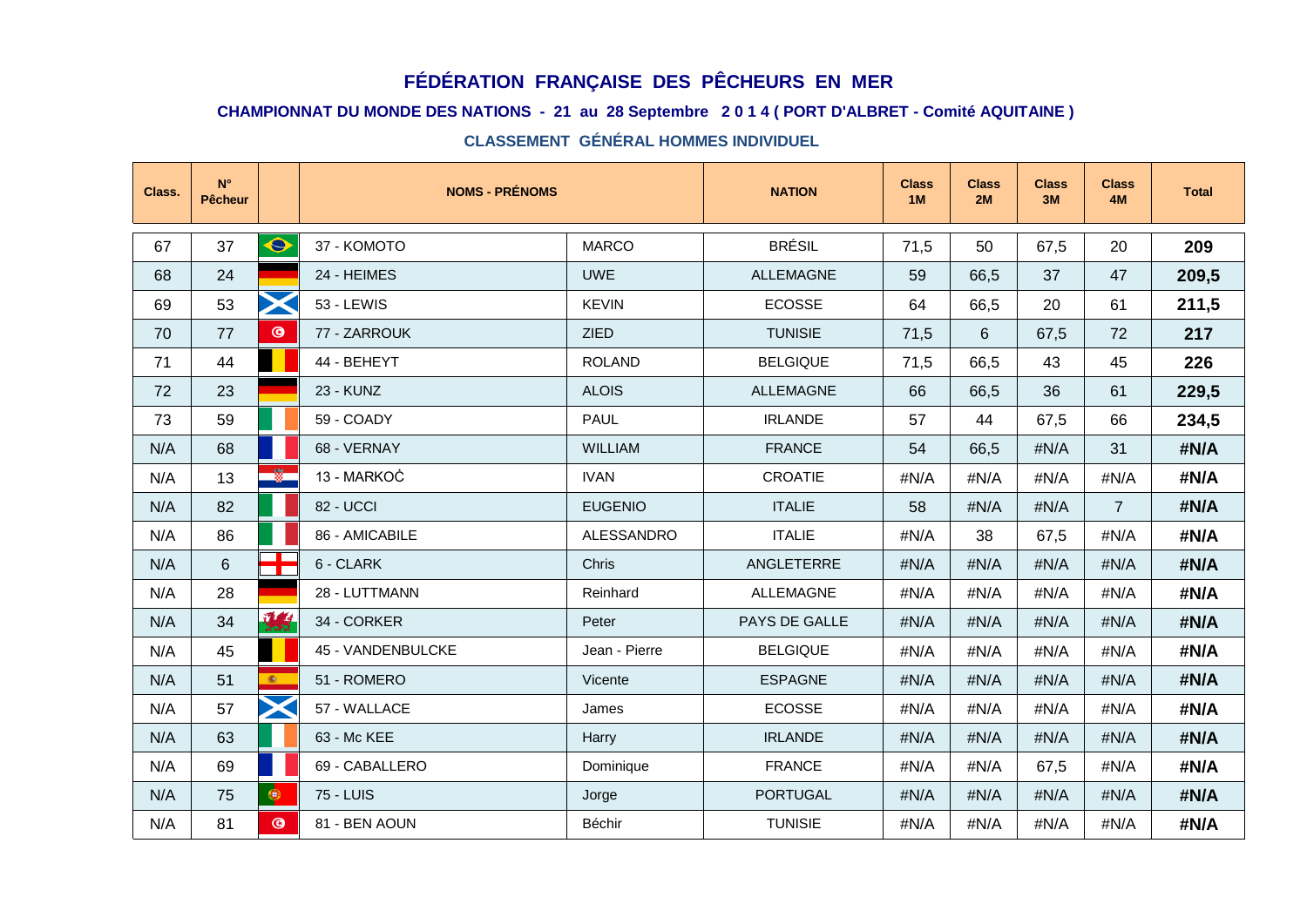**CHAMPIONNAT DU MONDE DES NATIONS - 21 au 28 Septembre 2 0 1 4 ( PORT D'ALBRET - Comité AQUITAINE )**

## **CLASSEMENT GÉNÉRAL - NATIONS - DAMES**

| <b>Classement</b> | <b>Drapeau</b> | <b>Nation</b>         | 1ère<br><b>Manche</b> | 2ème<br><b>Manche</b>   | 3ème<br><b>Manche</b>   | 4ème<br><b>Manche</b>   | <b>Total</b><br><b>Points</b> |
|-------------------|----------------|-----------------------|-----------------------|-------------------------|-------------------------|-------------------------|-------------------------------|
|                   | ŵ.             | <b>CROATIE</b>        | 5                     | $\mathbf{3}$            | 1                       | $\overline{\mathbf{4}}$ | 13                            |
| 2                 |                | <b>FRANCE</b>         | $\overline{2}$        | $5\phantom{1}$          | $\overline{\mathbf{4}}$ | $\overline{2}$          | 13                            |
| 3                 |                | <b>ITALIE</b>         | $\mathbf{3}$          | $6\phantom{1}6$         | $\mathbf{3}$            | $\mathbf{3}$            | 15                            |
| $\overline{4}$    | $\bullet$      | <b>BRÉSIL</b>         | 4                     | $\overline{\mathbf{4}}$ | $\overline{2}$          | 6                       | 16                            |
| $5\phantom{.0}$   | 瓣              | <b>ESPAGNE</b>        | 7                     |                         | $6\phantom{1}6$         | 5                       | 19                            |
| $\,6\,$           |                | <b>PAYS - BAS</b>     | $6\phantom{1}$        | $\overline{2}$          | $\overline{7}$          | $\overline{7}$          | 22                            |
| $\overline{7}$    |                | <b>ANGLETERRE</b>     | 9                     | 9                       | 5                       | 1                       | 24                            |
| 8                 | 0              | <b>PORTUGAL</b>       | $\blacktriangleleft$  | $\overline{7}$          | 8                       | 8                       | 24                            |
| 9                 |                | <b>AFRIQUE DU SUD</b> | 8                     | 8                       | 9                       | 9                       | 34                            |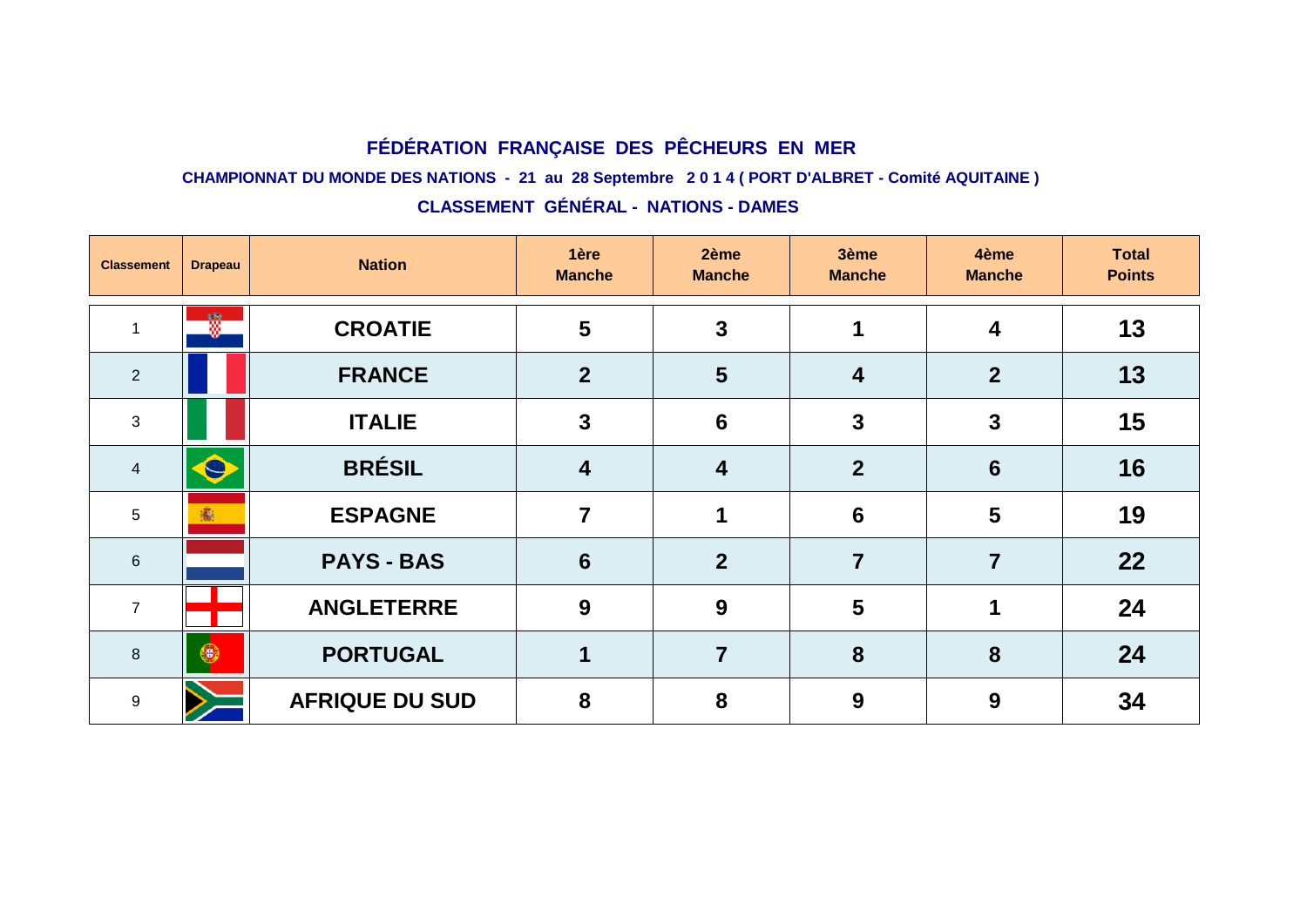### **CHAMPIONNAT DU MONDE DES NATIONS - 21 au 28 Septembre 2 0 1 4 ( PORT D'ALBRET - Comité AQUITAINE )**

| Class.         | $\mathsf{N}^\circ$<br><b>Pêcheur</b> |           | <b>NOMS - PRÉNOMS</b>             |          | <b>NATION</b>   | <b>Class</b><br>1M | <b>Class</b><br>2M | <b>Class</b><br>3M | <b>Class</b><br>4M | <b>Total</b> |
|----------------|--------------------------------------|-----------|-----------------------------------|----------|-----------------|--------------------|--------------------|--------------------|--------------------|--------------|
| $\mathbf{1}$   | 244                                  |           | 244 - MARTINI                     | Michela  | <b>ITALIE</b>   | 3                  | $\overline{2}$     | $\overline{2}$     | 32                 | 39           |
| $\overline{2}$ | 229                                  |           | 229 - BELLICOURT                  | Pauline  | <b>FRANCE</b>   | 8                  | 8                  | 3                  | 23                 | 42           |
| 3              | 218                                  | $\bullet$ | 218 - DOMICIANO                   | Vilma    | <b>BRESIL</b>   | 6                  | $6\phantom{1}$     | $\overline{4}$     | 32                 | 48           |
| $\overline{4}$ | 206                                  | Ø.        | 206 - RADIL                       | Tea      | <b>CROATIE</b>  | 12                 | $\overline{7}$     | 10                 | 20                 | 49           |
| 5              | 225                                  | 6         | 225 - ASCENSIÓN COY NIETO         | Maria    | <b>ESPAGNE</b>  | $\overline{7}$     | 22                 | 20                 | $\mathbf{1}$       | 50           |
| 6              | 231                                  |           | 231 - NUTTENS                     | Audrey   | <b>FRANCE</b>   | 18                 | 16                 | $\mathbf{1}$       | 20                 | 55           |
| $\overline{7}$ | 214                                  |           | 214 - VAN DE VELDE - VAN IWAARDEN | Linda    | PAYS BAS        | 9                  | 9                  | 14                 | 26                 | 58           |
| 8              | 235                                  | $\bullet$ | 235 - VILAR                       | Catarina | PORTUGAL        | 13                 | 15                 | 17                 | 13                 | 58           |
| 9              | 243                                  |           | 243 - MICELA                      | Isabela  | <b>ITALIE</b>   | 29                 | 32                 | 13                 | 19                 | 61           |
| 10             | 221                                  | $\bullet$ | 221 - XAVIER                      | Marta    | <b>BRESIL</b>   | 21                 | 17                 | 16                 | 8                  | 62           |
| 11             | 210                                  | ÷         | 210 - MATIĆEV                     | Olivera  | <b>CROATIE</b>  | 19                 | 20                 | 20                 | 6                  | 65           |
| 12             | 215                                  |           | 215 - VERHAGE                     | Christel | <b>PAYS BAS</b> | 32                 | $\overline{4}$     | 19                 | 12                 | 67           |
| 13             | 238                                  | $\bullet$ | 238 - CRISTINO                    | Rosa     | <b>PORTUGAL</b> | $\overline{4}$     | 3                  | 20                 | 42                 | 69           |
| 14             | 242                                  |           | 242 - MORABITO                    | Aida     | <b>ITALIE</b>   | $\mathbf{1}$       | 19                 | 42                 | 10                 | 72           |
| 15             | 247                                  | ╈         | 247 - VERLINDE                    | Janet    | ANGLETERRE      | 22                 | 40,5               | 9                  | $\overline{2}$     | 73,5         |
| 16             | 222                                  | 廊:        | 222 - GÓMEZ PIMPOLLO              | Sandra   | <b>ESPAGNE</b>  | 39                 | $\mathbf{1}$       | 23                 | 11                 | 74           |
| 17             | 224                                  | 案         | 224 - DEL CARMEN MEJIAS FLEITAS   | Sabina   | ESPAGNE         | 26                 | 14                 | 5                  | 32                 | 77           |
| 18             | 219                                  | $\bullet$ | 219 - KOMOTO                      | Alice    | <b>BRESIL</b>   | 14                 | 23                 | 34                 | $\overline{7}$     | 78           |
| 19             | 230                                  |           | 230 - ÉVERARD                     | Carole   | <b>FRANCE</b>   | 17                 | 33                 | 26                 | 3                  | 79           |
| 20             | 248                                  | ▜▀        | 248 - LINDFIELD                   | Heather  | ANGLETERRE      | 39                 | 13                 | 12                 | 15                 | 79           |
| 21             | 211                                  | ÷         | 211 - DESKOVIĆ                    | Sava     | <b>CROATIE</b>  | 23                 | 23                 | 14                 | 26                 | 86           |
| 22             | 207                                  | $\bullet$ | 207 - BAJLO                       | Ardena   | <b>CROATIE</b>  | 39                 | 18                 | $\overline{7}$     | 23                 | 87           |
| 23             | 228                                  |           | 228 - BROUSSARD                   | Marine   | <b>FRANCE</b>   | 10                 | 26                 | 37                 | 14                 | 87           |
| 24             | 220                                  | $\bullet$ | 220 - HASEGAWA                    | Mariza   | <b>BRESIL</b>   | 20                 | 33                 | 6                  | 29                 | 88           |
| 25             | 240                                  |           | 240 - LUBRANO                     | Vincenza | <b>ITALIE</b>   | 29                 | 31                 | 26                 | $\overline{4}$     | 90           |